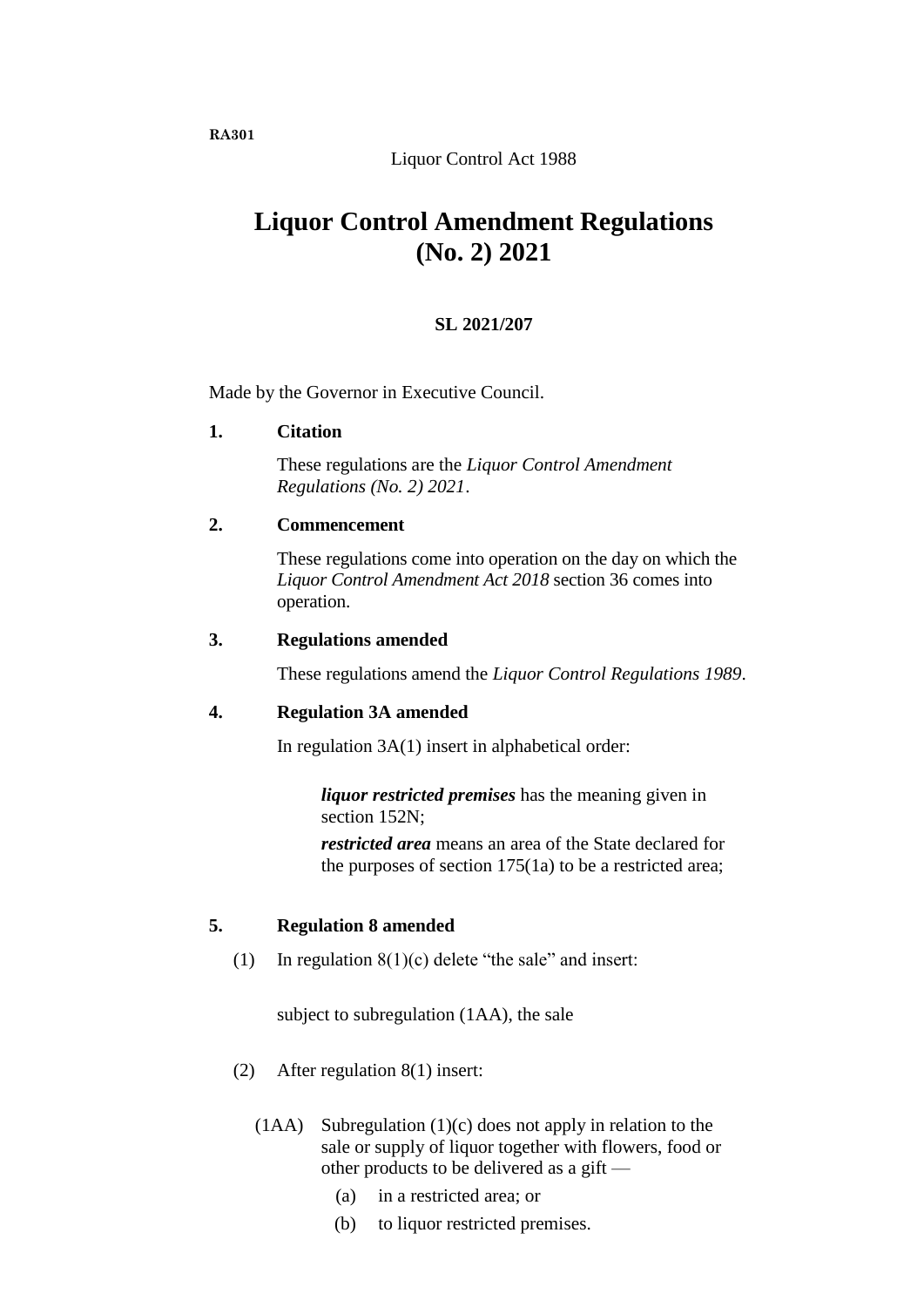### **6. Regulation 8CA amended**

Delete regulation 8CA(2)(d)(iii) and insert:

(iii) a restricted area;

### **7. Regulation 10C inserted**

After regulation 10B insert:

# **10C. Prescribed requirements for sale and delivery of packaged liquor or liquor for consumption off licensed premises (Act s. 65(1)(b))**

- (1) For the purposes of section  $65(1)(b)$ , the requirements relating to the sale and delivery from licensed premises of packaged liquor or liquor for consumption off the licensed premises are set out in this regulation.
- (2) The licensee must ensure that
	- (a) if the sealed containers in which the liquor is delivered are contained in a box, carton or other package — the box, carton or package is labelled, marked or stamped with —
		- (i) the name and address of the purchaser; and
		- (ii) the name and address of the vendor;

or

- (b) in any other case the sealed containers in which the liquor is delivered are each labelled, marked or stamped as described in paragraph (a).
- (3) The licensee must ensure that the liquor is not left with a person unless —
	- (a) the person produces evidence that the person has reached 18 years of age; and
	- (b) if the delivery is made on the day on which the liquor is purchased — the person is the purchaser or the purchaser's nominee.
- (4) Evidence for the purposes of subregulation (3)(a) consists of —
	- (a) a current Australian driver's licence with a photograph; or
	- (b) a current passport; or
	- (c) a document referred to in regulation 18A(1A).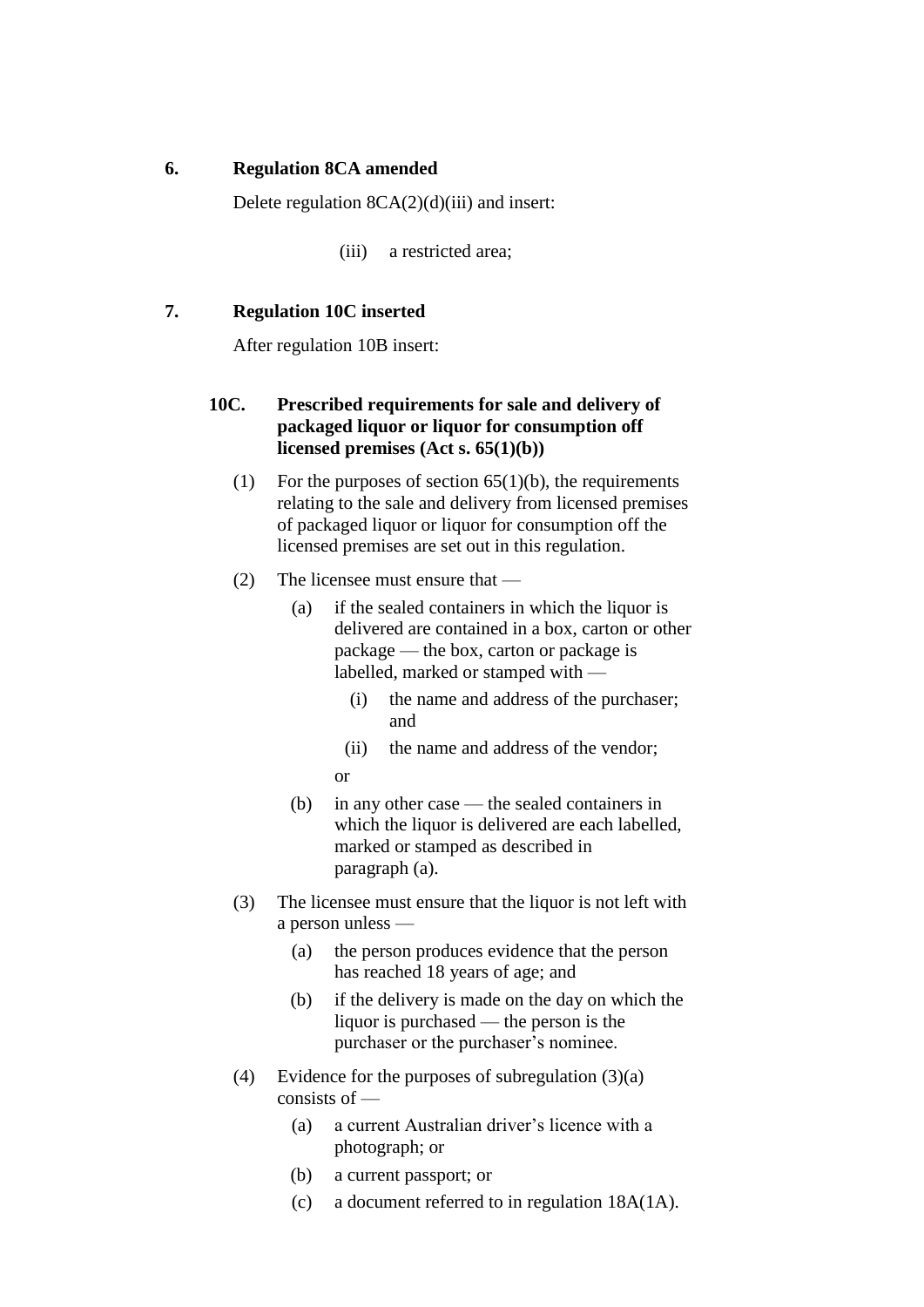- (5) The licensee must ensure that the liquor is not left with a person if —
	- (a) the speech, balance, coordination or behaviour of the person appears to be noticeably impaired; and
	- (b) there are reasonable grounds to suspect that the impairment results from the consumption of liquor.
- (6) The licensee must ensure that the liquor is not left unattended at premises unless —
	- (a) the delivery is made on a day other than the day on which the liquor is purchased; and
	- (b) the purchaser authorises the liquor to be left unattended at the premises; and
	- (c) the liquor is left in an area that is not visible to passers-by.
- (7) The licensee must ensure that the liquor is not delivered —
	- (a) in a restricted area; or
	- (b) to liquor restricted premises at which a notice is displayed under section 152S.
- (8) The licensee must ensure that the liquor is delivered at a time that is —
	- (a) within the permitted hours, if any, under the licence; and
	- (b) in any case
		- (i) if the delivery is made on the day on which the liquor is purchased between the hours of 9 am and midnight; and
		- (ii) otherwise between the hours of 6 am and midnight.
- (9) If the delivery is made on the day on which the liquor is purchased, the licensee must ensure that the liquor is delivered by a person who has completed successfully a course of training or an assessment —
	- (a) in responsible practices in the sale, supply and service of liquor; and
	- (b) approved by the Director for the purposes of this subregulation.

### **8. Regulation 16AA amended**

Delete regulation  $16AA(3)(b)(ii)$  and insert: